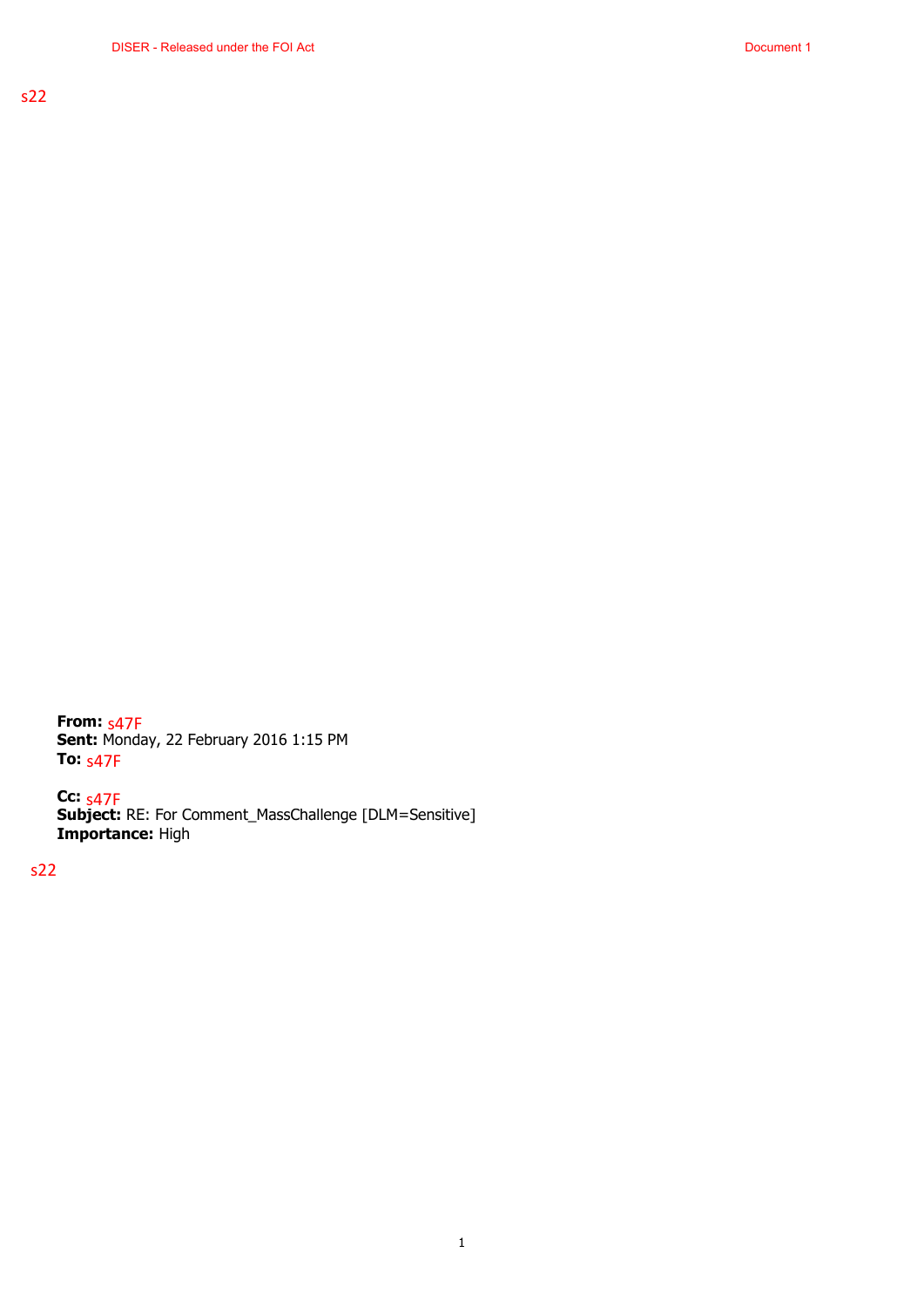Pages 2-3 of Document 1 have been removed as irrelevant information under s22 of the FOI Act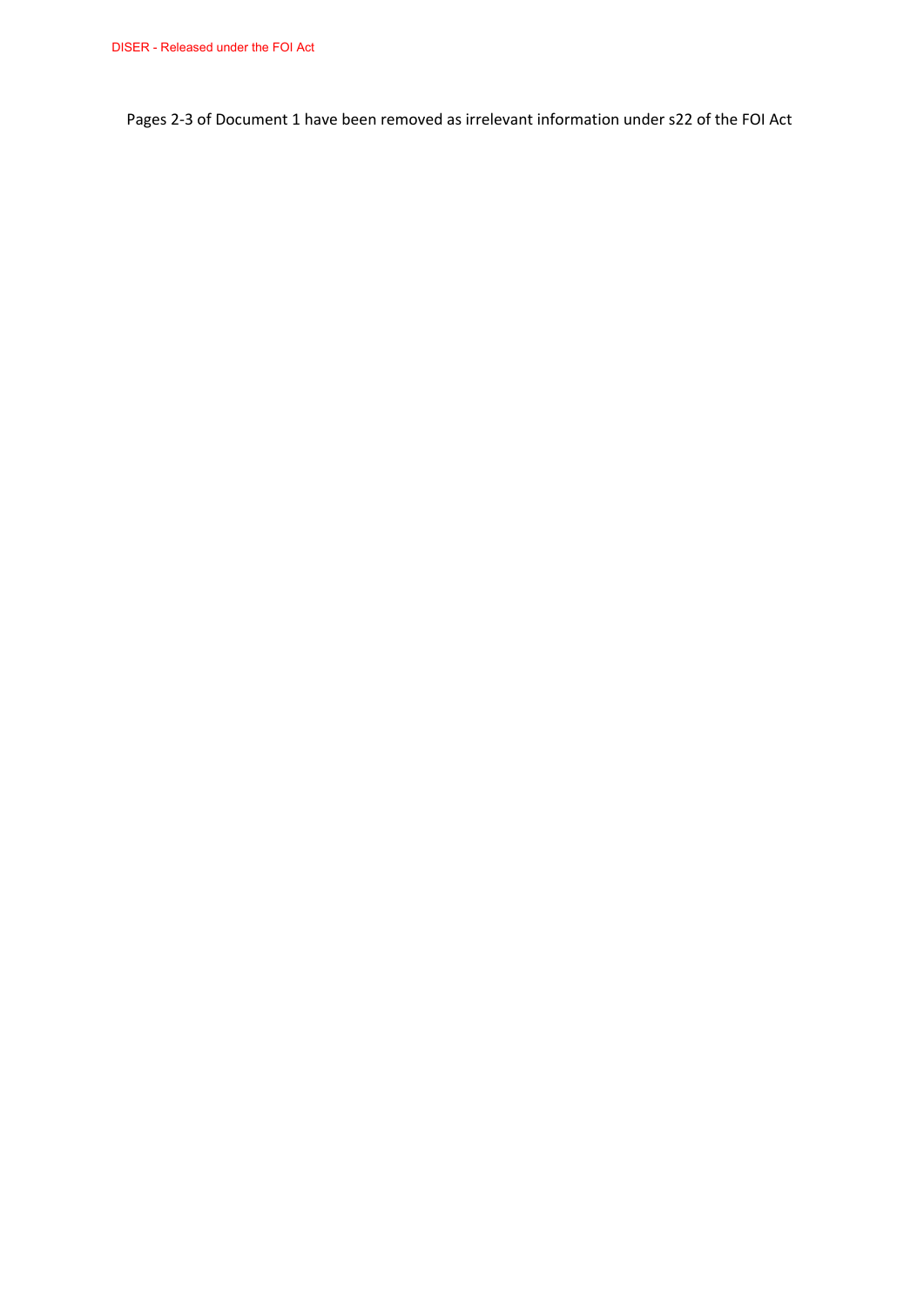## Freedom of Information

| From:        | S47F                                                                                           |  |
|--------------|------------------------------------------------------------------------------------------------|--|
| Sent:        | Thursday, 16 January 2020 5:37 PM                                                              |  |
| To:          | s47F                                                                                           |  |
| $Cc$ :       | Incubator Support Programme Management; s47F<br>S47F                                           |  |
| Subject:     | RE: ISI NEI Application Eligibility Decision letter for delegate signature - Imbue Network Pty |  |
|              | Ltd - ISI81321 [DLM=Sensitive:Legal]                                                           |  |
| Attachments: | s42                                                                                            |  |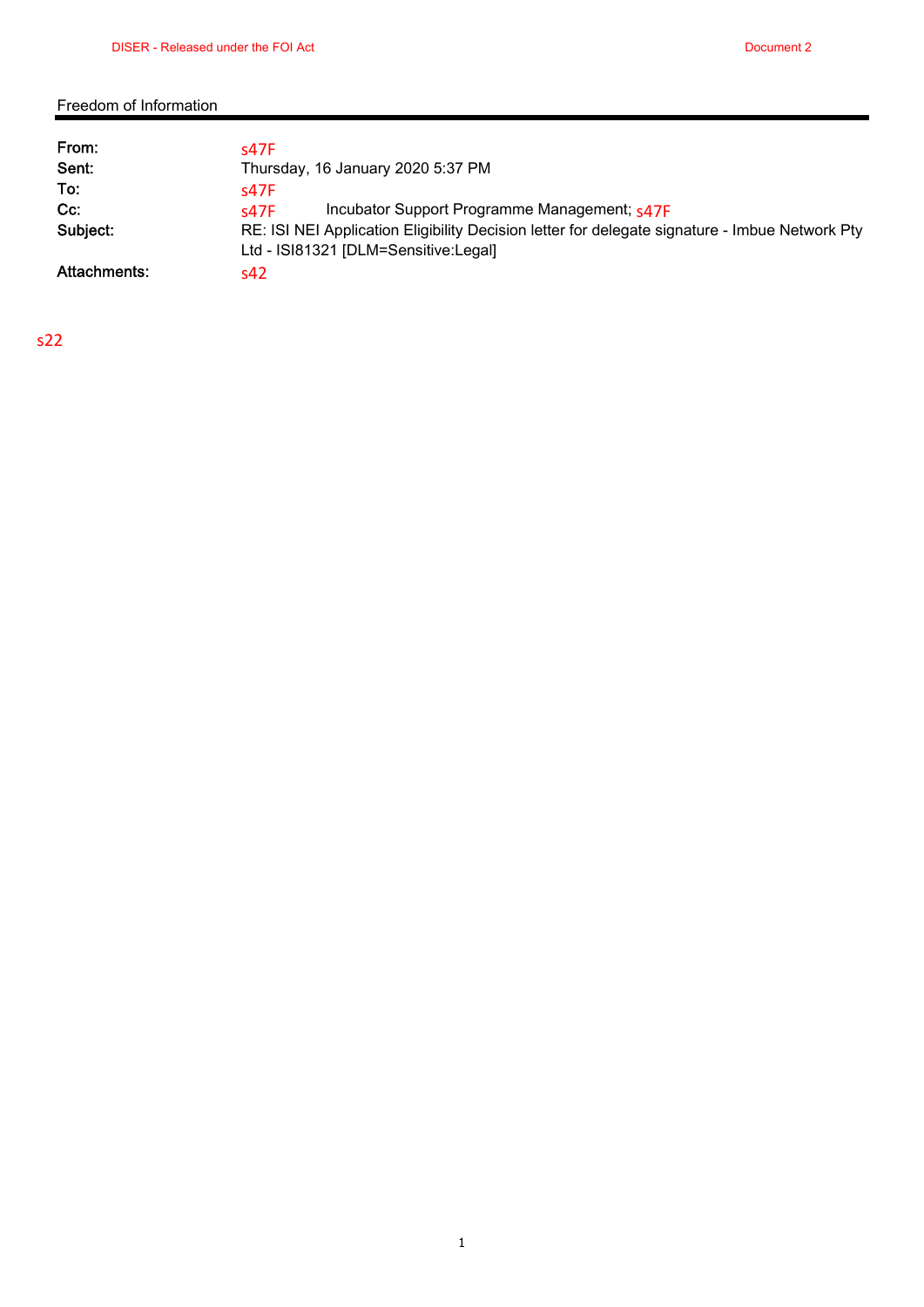## 2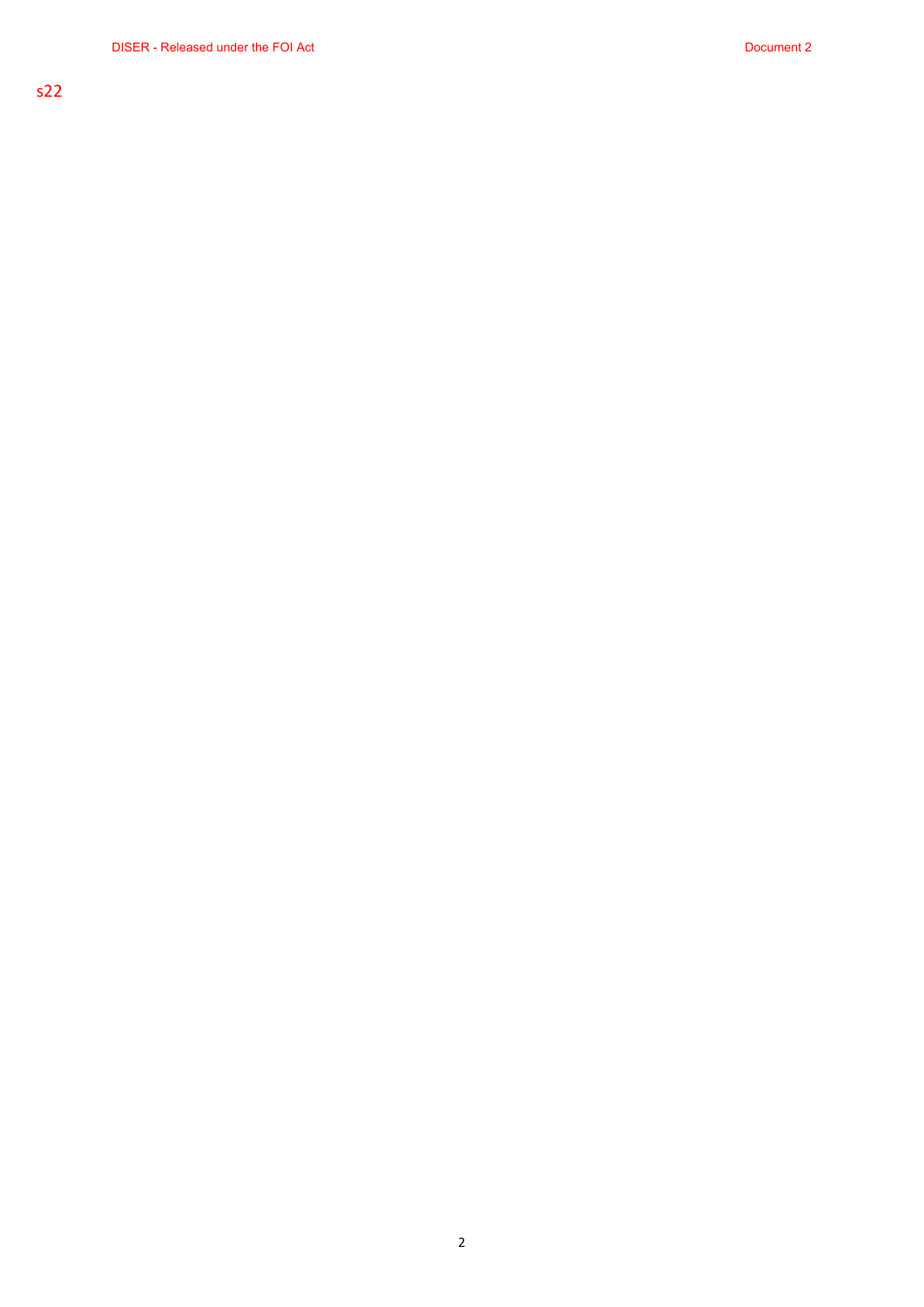## Freedom of Information

| From:<br>Sent: | <b>S47F</b><br>Thursday, 5 March 2020 10:21 AM                                 |
|----------------|--------------------------------------------------------------------------------|
| To:            | s47F                                                                           |
| $Cc$ :         | s47F                                                                           |
| Subject:       | RE: Imbue - general question about the complaint process [DLM=Sensitive:Legal] |
| Attachments:   | s42                                                                            |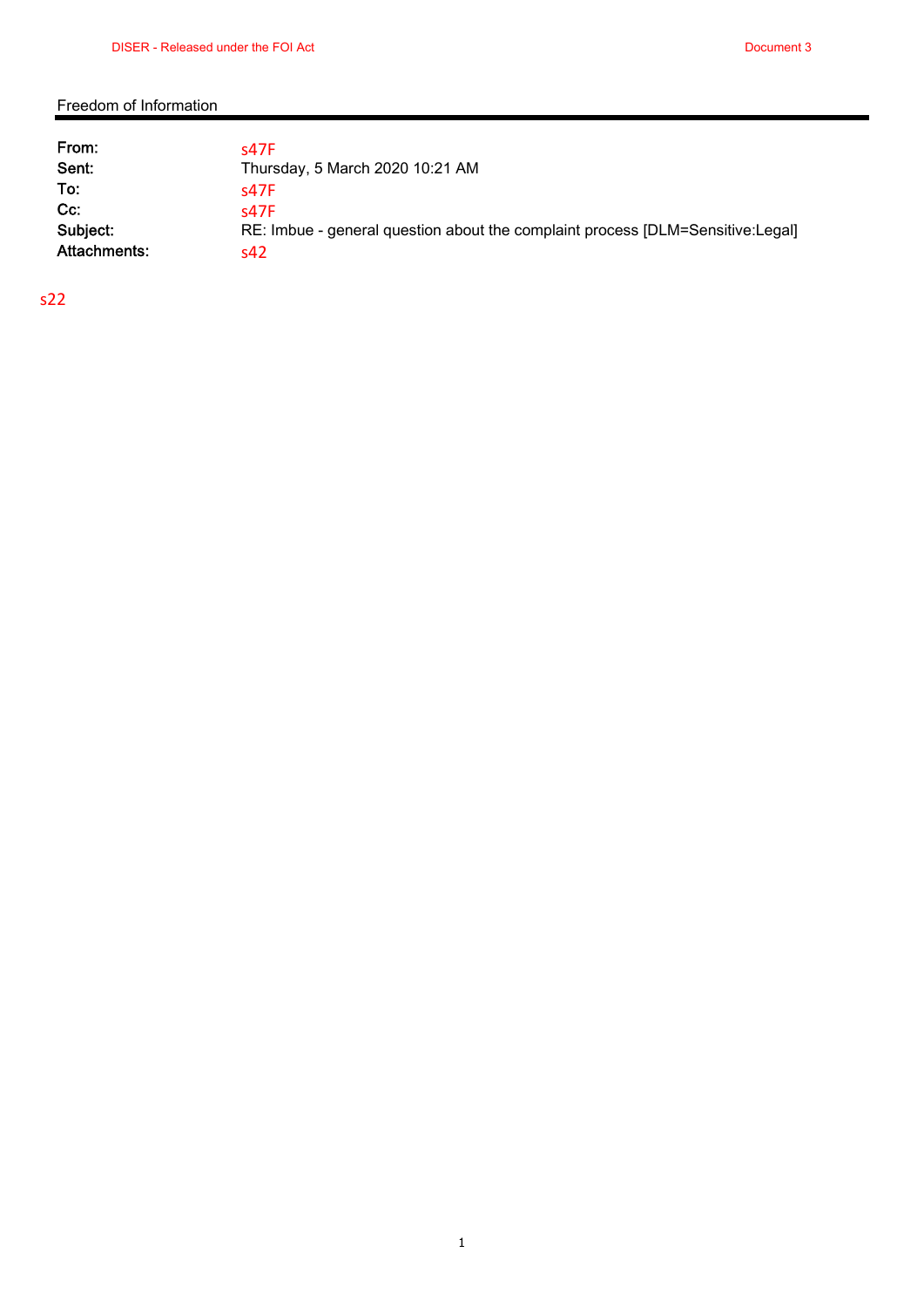2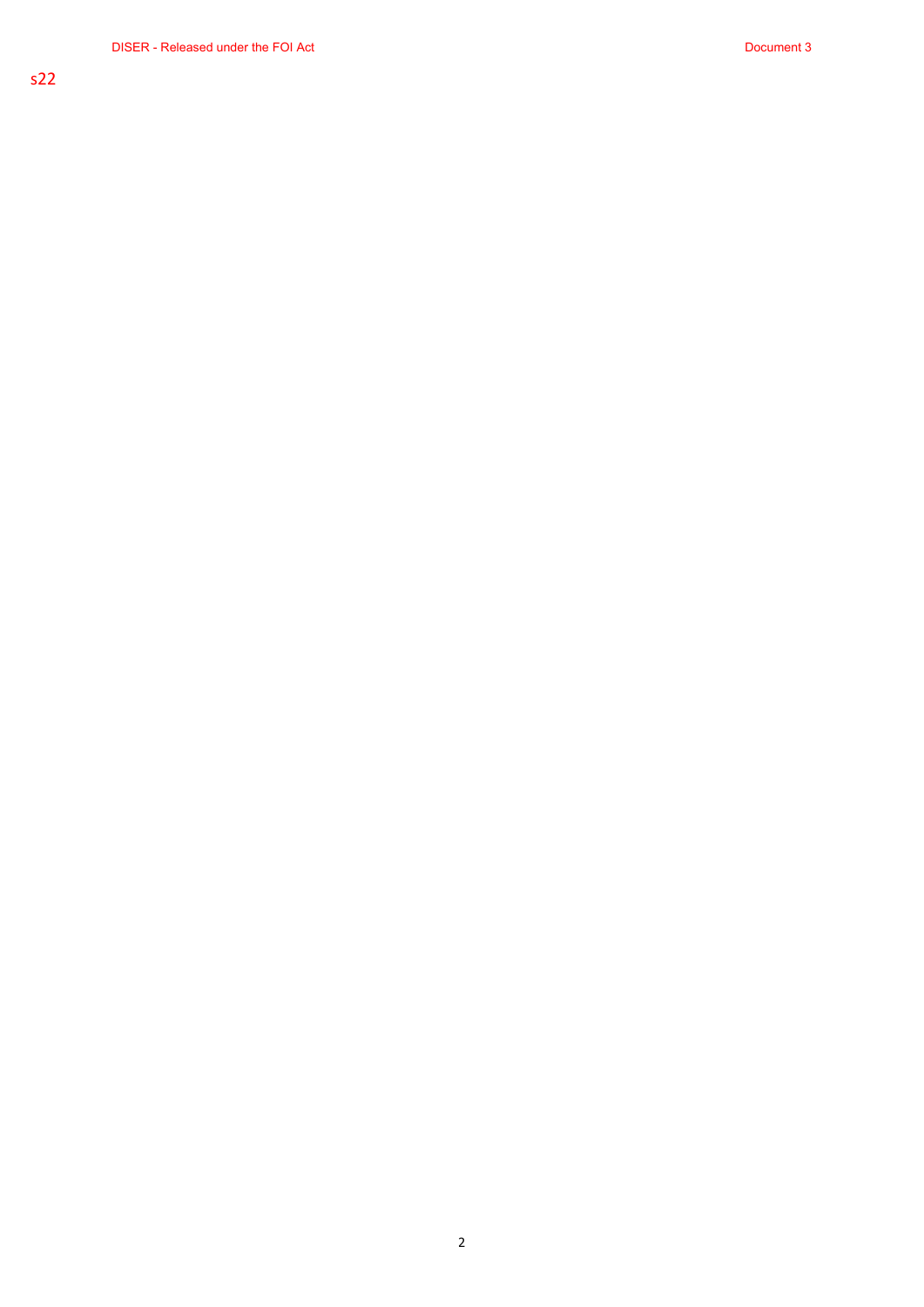## Freedom of Information

| From:<br>Sent:<br>To:<br>$Cc$ : | s47F<br>Tuesday, 7 July 2020 11:20 AM<br>Greenwood, Emma<br>s47F                                |
|---------------------------------|-------------------------------------------------------------------------------------------------|
| Subject:                        | LEX66388: Imbue Network Pty Ltd - Information brief prepared for Legal<br>[DLM=Sensitive:Legal] |
| Attachments:                    | s42                                                                                             |